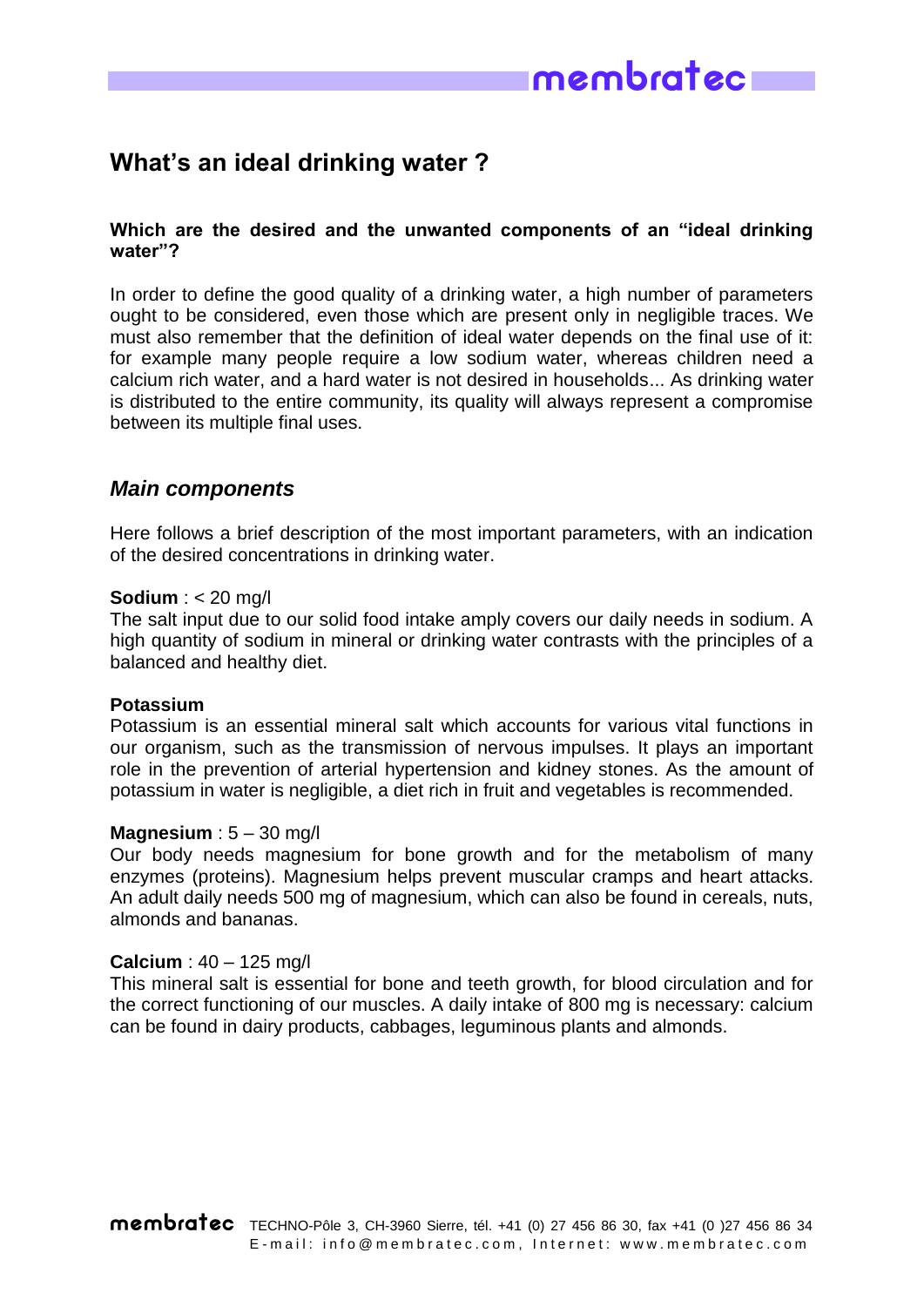

#### **Chlorides** : < 20 mg/l

Chlorides are widely present in nature, generally as sodium or potassium salts (NaCl or KCl). Alkaline waters containing a high amount of chlorides have a laxative effect and should be avoided by people with kidney or cardiovascular problems. At concentrations > 200 mg/l chlorides give a bad taste to the water and can create a corrosive effect in the distribution network.

#### **Free chlorine** : 0.05 – 0.15 mg/l

The use of chlorine, chlorine dioxide and ozone for disinfection purposes is regulated by law. A low amount of free chlorine allows a residual disinfection of the distribution network by hardly altering the taste of the drinking water.

#### **Nitrates** : < 25 mg/l

Nitrates are particularly unwanted in drinking water, since our body can transform them into nitrites and subsequently into carcinogenic nitrosamines.

#### **Hydrogen carbonates**

Hydrogen carbonates help in the digestion process and can neutralise acid body liquids.

#### **Sulphates** : < 50 mg/l

Sulphates activate bile and intestines. They are therefore useful in the digestion process, but can have a laxative effect at higher concentrations.

#### **pH** : 6.8 – 8.2

The pH value (hydrogen potential) indicates whether a liquid is acid (ph  $<$  7) or alkaline ( $pH > 7$ ). At a lower  $pH$  the risk of corrosion is higher.

#### **Electric conductivity at**  $20^{\circ}$ **C** :  $200 - 400 \text{ uS/cm}$

The electric conductivity of water is related to its salinity. A high conductivity can be due to abnormal pH values or to a high content of mineral salts.

#### **Total hardness** : 15 – 25 °F

Limestone can easily dissolve when it comes into contact with water. Technically, total hardness represents the sum of all polyvalent cations. Practically, it is the amount of calcium and magnesium ions, which are the predominant minerals in natural waters. A hard water is not unhealthy, on the contrary it may improve the taste of the drinking water, but it is definitely not popular in households, since it can cause calcium carbonate deposits. However a very soft water is also unwanted due to its corrosive effect.

#### **Turbidity** : < 0.2 NTU

Turbidity indicates the presence of suspended particles in water, which can transport by adsorption some unwanted substances. Events like storms or snowmelt can lead to high turbidity peaks in the raw water.